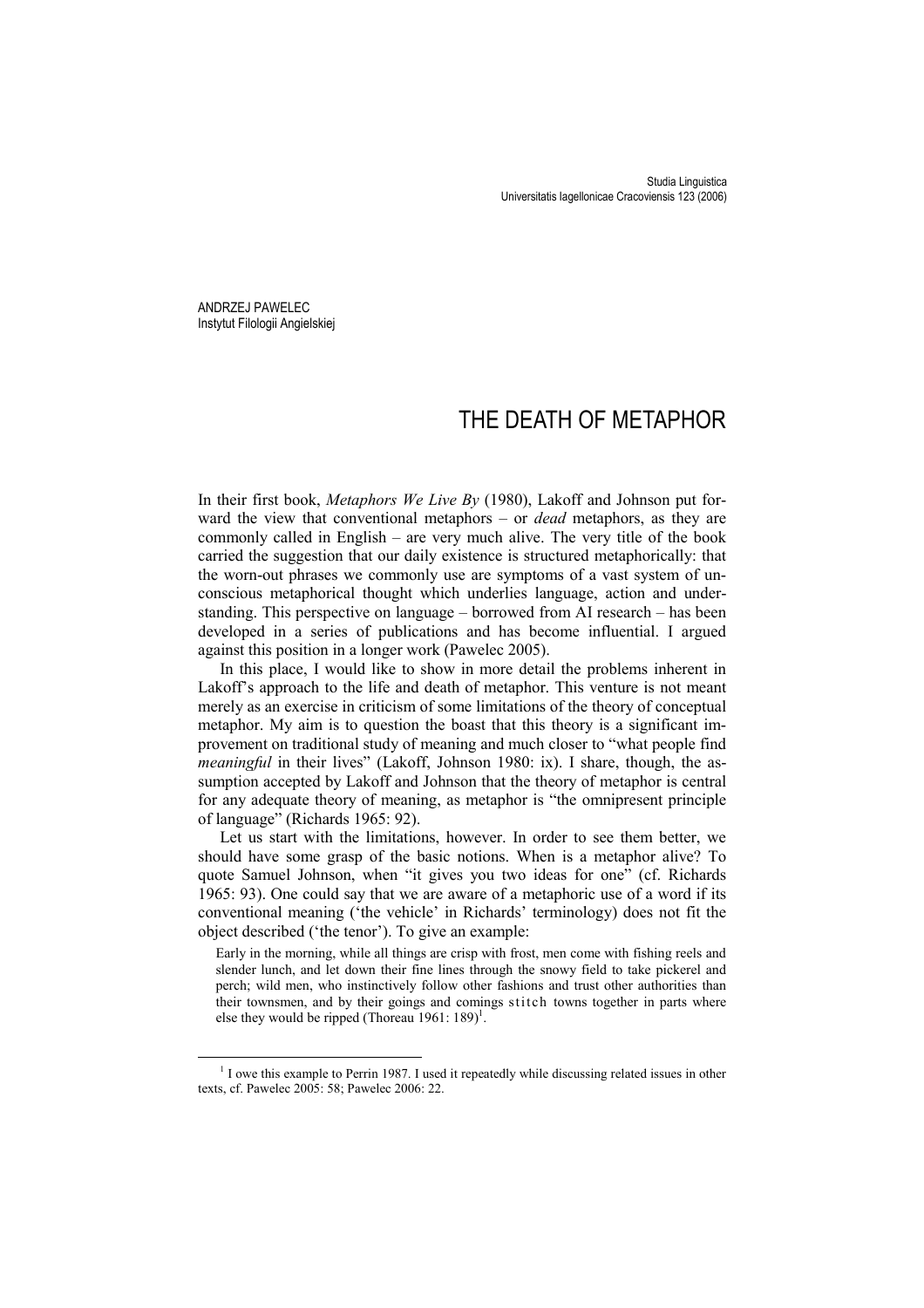In this passage, the anglers cannot literally 'stitch' the towns ('the vehicle'). Literally, they leave footprints in the snow which may look like 'stitches' from bird's eye view. On a more abstract level, they move continually from their own towns to the pond and back again, thus forming an imaginary network linking – or 'stitching' – the towns ('the tenor'). One should remember that in Richards' 'interactive theory' of metaphor the intended meaning is different from the tenor – it is a product of viewing the tenor from the vantage point provided by the vehicle. We will return to this idea shortly.

A 'dead' metaphor is a lexical item with a conventional meaning different from its original meaning (or some previous meaning in the chain of semantic change). Therefore, there is no need to consult the original meaning in order to understand a dead metaphor. Occasionally, a conventional metaphor may become 'delexicalised' (Dobrzyńska 1994: 77) – the more original sense may become evident (as with puns – intended or unintended). To conclude, a dead metaphor is the product of a semantic shift in the history of a language. This process – perhaps like all social processes – is gradual (see Nöth 1995: 131 for successive stages of the 'dying' of metaphor). It is also reversible for special uses in discourse – a dead metaphor can be 'revitalised'.

This picture is frontally attacked by Lakoff: "The term *dead metaphor* is a holdover from a traditional folk theory of language that has turned out not to be workable. [...] As that theory dissolves under the scrutiny of empirical research, the meaning of «dead metaphor» cannot remain constant. What were called dead metaphors in the old theory have turned out to be a host of quite disparate phenomena, including those metaphors that are most alive – the ones that we use constantly in everyday thought" (Lakoff 1987: 143). Lakoff's criticism of the standard use of the term 'dead metaphor' is based on the idea that linguistic forms are epiphenomena of the Cognitive Unconscious. In other words, metaphors or 'semantic transfers' are primarily mental programs performed by our unconscious; words are merely symptoms of these prior and independent mental processes. Incidentally, it is hard to understand why Lakoff thinks that this vision is 'empirical', if the hypothetical semantic transfers are not only unconscious by definition, but also remain unconnected to the material (hence, potentially observable) substratum. The intractable gap between physiology of the brain and semantics, which has tormented philosophers for centuries, is never mentioned as a problem – let alone discussed – by Lakoff.

The idea that the term 'dead metaphor' covers 'a host of quite disparate phenomena' makes sense only in the context of Lakoff's theory (if at all). We will not go into details here (see my discussion in Pawelec 2005: 44–47). It is enough to notice that the criterion of metaphorical vitality is located on the deep level of the Cognitive Unconscious. Specifically, 'most alive' are those surface structures which can be linked to the most productive programs of semantic transfer. For instance, to those described as 'structural metaphors', e.g. ARGU-MENT IS WAR. Lakoff talks in this context about 'systematic mappings', which he opposes to 'one-shot mappings' (as exemplified by poetic or unusual metaphors).

This approach leads to some uncomfortable consequences. If 'metaphor' is redefined as a 'mental mapping', then the verbal, conventional level ('the lit-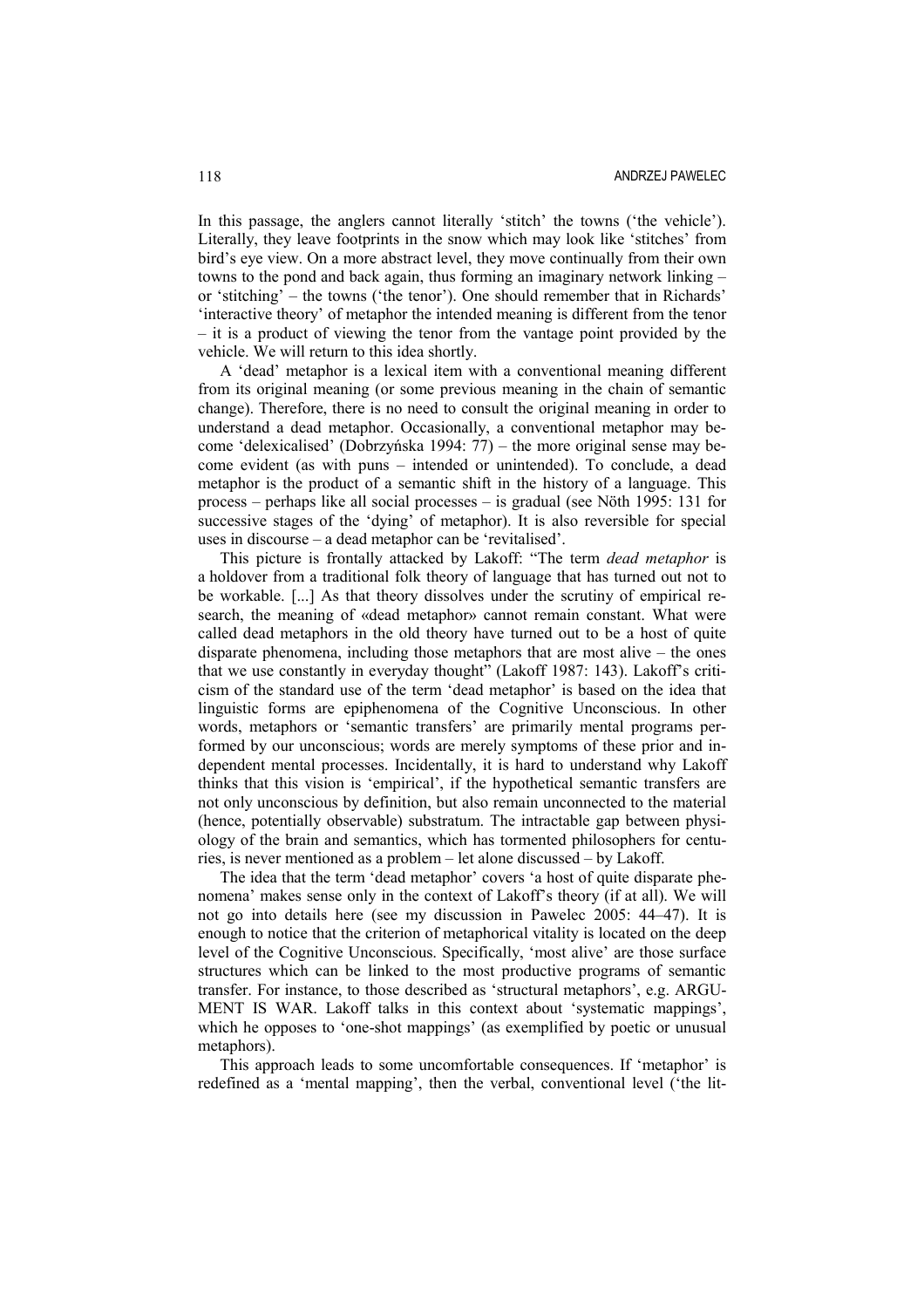#### The Death of Metaphor 119

eral') is no longer criterial for metaphoricity. Lakoff is thus forced to redefine the literal: he postulates a rather extensive primary conceptual level which emerges spontaneously when people act in some environment; the rest of their conceptual system is supposed to result from semantic transfers. This idea is empirically untenable in the light of Vygotsky's and Piaget's findings (e.g. Vygotsky 1962; Piaget 1971; cf. Pawelec 2005: 173–181). Both researchers showed conclusively, I believe, that concepts do not arise spontaneously, but rather in a long process of symbolic social interaction.

In our context, it is enough to point out that notions which 'people find *meaningful* in their lives': 'the literal', 'the metaphorical', 'live metaphor', 'dead metaphor', are not only fundamentally redefined by Lakoff, but also made much *less meaningful*. Since they are theoretical constructs defined relative to a hypothetical mental level, they have no relevance in everyday life. It would even be difficult to find uncontested specimens of these concepts (this is certainly the case with 'dead conceptual metaphor'). From this perspective, Lakoff's final statement in his article on the death of metaphor could not be further from reality: "it is important to be aware of the theory-dependent status of traditional terms such as *literal* and *dead metaphor*. They carry old and demonstrably false theories with them, and, if not carefully used, they will presuppose those old theories and stifle discussion of contemporary research" (Lakoff 1987: 147). It is not true that traditional terms are 'theory-dependent'. These terms, as used colloquially, simply point out pragmatically relevant phenomena. Dissecting all non-truths from this passage would take us, however, too far afield.

I would like to give more attention to another consequence of Lakoff's theory, which has a direct bearing on the status of metaphor in our lives. If we live by 'systematic mappings' (instantiated by conventional metaphors), then 'oneshot mappings' (instantiated by novel or poetic metaphors) are – presumably – less important, idiosyncratic. On the theoretical plane, the relationship between these conceptual levels is never explained. Do 'systematic mappings' arise at one stroke in our minds? Or rather gradually, by accumulation of related oneshot mappings? Lakoff often talks about one domain giving structure to another domain, but 'domains' are theoretical constructs used in AI or Cognitive Semantics. It seems, for instance, that the label ARGUMENT IS WAR covers a whole range of metaphors coming from different 'domains' or 'subdomains'. One should also remember that ascribing particular phrases – instances of conceptual metaphors – to semantic domains is quite arbitrary (the meaning of a phrase is always contextual and changes from case to case).

What interests me more is the relative importance of both conceptual levels. Lakoff seems to believe that most of our thinking is done thanks to 'systematic mappings' (conventional metaphors in everyday language). They are thus 'more alive' – or conceptually productive – than one-shot mappings. This view is starkly opposed to the Romantic vision of thought and language, as expressed – for instance – in Humboldt's 'energetic definition' of language which "is no product (*Ergon*), but an activity (*Energeia*). Its true definition can therefore only be a genetic one. For it is the ever-repeated *mental labour* of making the *articulated* sound capable of expressing *thought*" (Humboldt 1999: 49). From this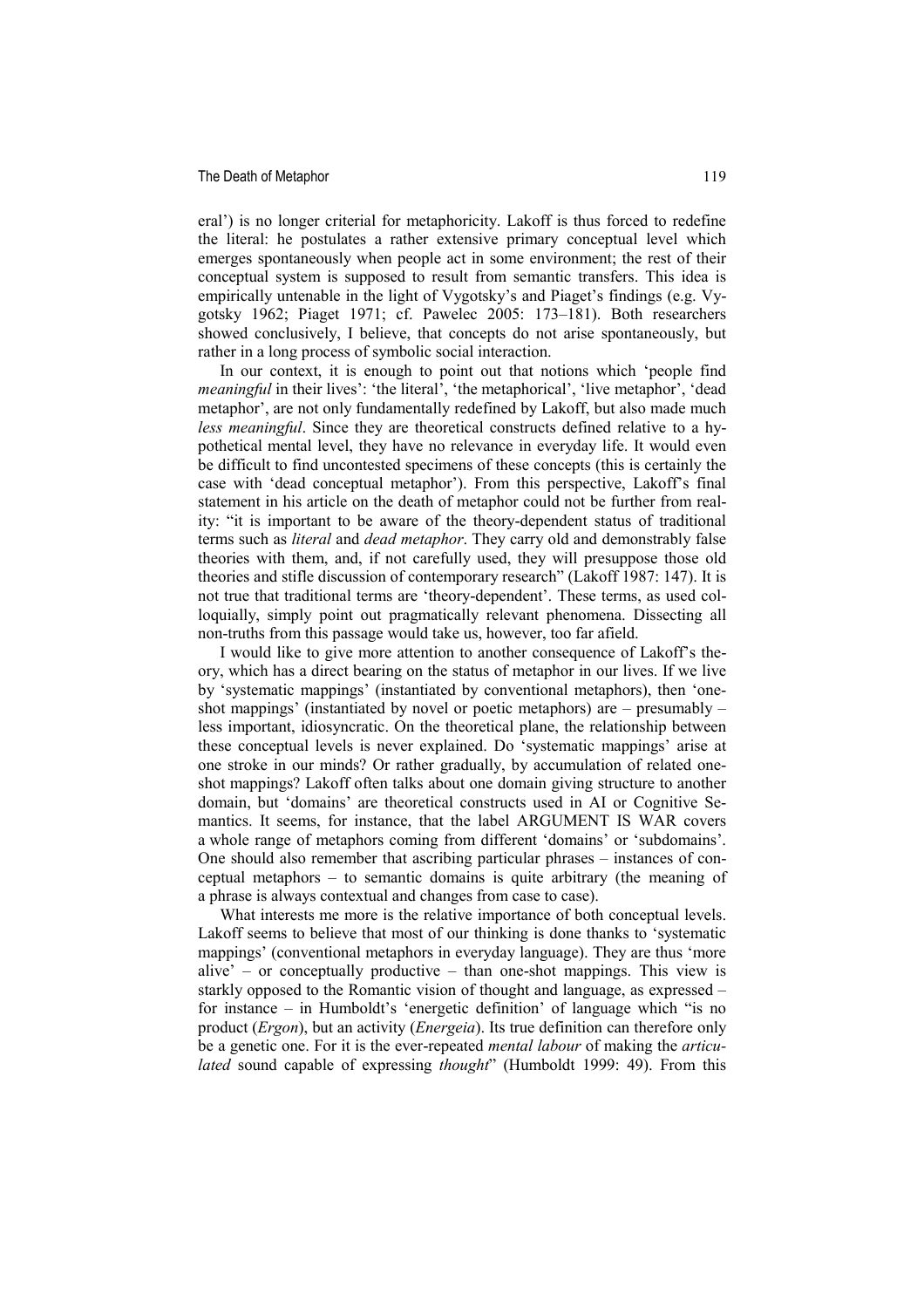point of view, language is truly alive when we try to capture an original idea by discovering unprecedented means of linguistic articulation.

We find a similar sentiment in Shelley's statement, which is directly related to metaphor: "Language is vitally metaphorical; that is, it marks the before unapprehended relations of things and perpetuates their apprehension, until words, which represent them, become, through time, signs for portions or classes of thought instead of pictures of integral thoughts: and then, if no new poets should arise to create afresh the associations which have been thus disorganised, language will be dead to all the nobler purposes of human intercourse" (quoted in Richards 1965: 91). Shelley talks here about the task of 'apprehension' of new objects of thought (i.e. of yet unnoticed 'relations of things'). This task of revelation requires the use of metaphor – it requires a 'twisting' of the conventional means of expression to direct thinking down a new lane. Such creative metaphors are not based on 'semantic transfers'. They are rather like springboards, they require a leap of imagination.

This can be seen better if we return to Thoreau's passage. When discussing it, I said that in order to arrive at the meaning of a metaphor, we should view the tenor from the vantage point of the vehicle. In this particular context, we should view 'the anglers' outings' (tenor) as if they were 'stitches' (vehicle). The choice of the vehicle, as we already know, was motivated either by the image of footprints in the snow seen from a bird's eye view, or by a more abstract vision of the anglers' regular travels to the pond and back again (or simultaneously by both these images). The task of the reader is to reconfigure the scene in such a way that one can see 'stitching' as the most appropriate articulation of an 'integral thought', to quote Shelley. Several clues in the text suggest that the 'wild men' are instruments in the hands of Nature or Nature's envoys (the most important one, I believe, is the perspective adopted: the scene must be viewed from a sufficient distance to include the pond and the towns; as a result, the anglers are hardly noticeable). It may seem that Nature herself uses 'wild men' to 'stitch' the rifts caused by towns in the 'fabric' of wild life. This example shows that a live metaphor ('one-shot metaphor' in Lakoff's terminology) is not about a 'conceptual transfer', but about an active reconfiguration of a scene. It is used to guide one's own thinking (as long as it is not sufficiently crystallised) and the reader's attention, in order to arrive at a new – more or less unconventional – vision of things. To put it simply, live metaphors are used to apprehend revelations.

There remains the question raised in the title of this article. How is this issue conceived by our protagonists? Lakoff focuses on the end-state. He thinks that when we have a number of related conventional expressions, this is a symptom of a single mechanism of generation (systematic mapping in the Cognitive Unconscious). Shelley, on the other hand, focuses on the initial state: the act of apprehension with metaphor. From his point of view, there are 'nobler' and 'lower' uses of language. Grasping something new is the nobler task – that of poets, who truly think. Common people do not have 'integral thoughts', but only repeat unreflectively what poets have discovered, and in the process 'chop up' the poetic vision into 'portions or classes of thought'. Conventional metaphor is language degraded.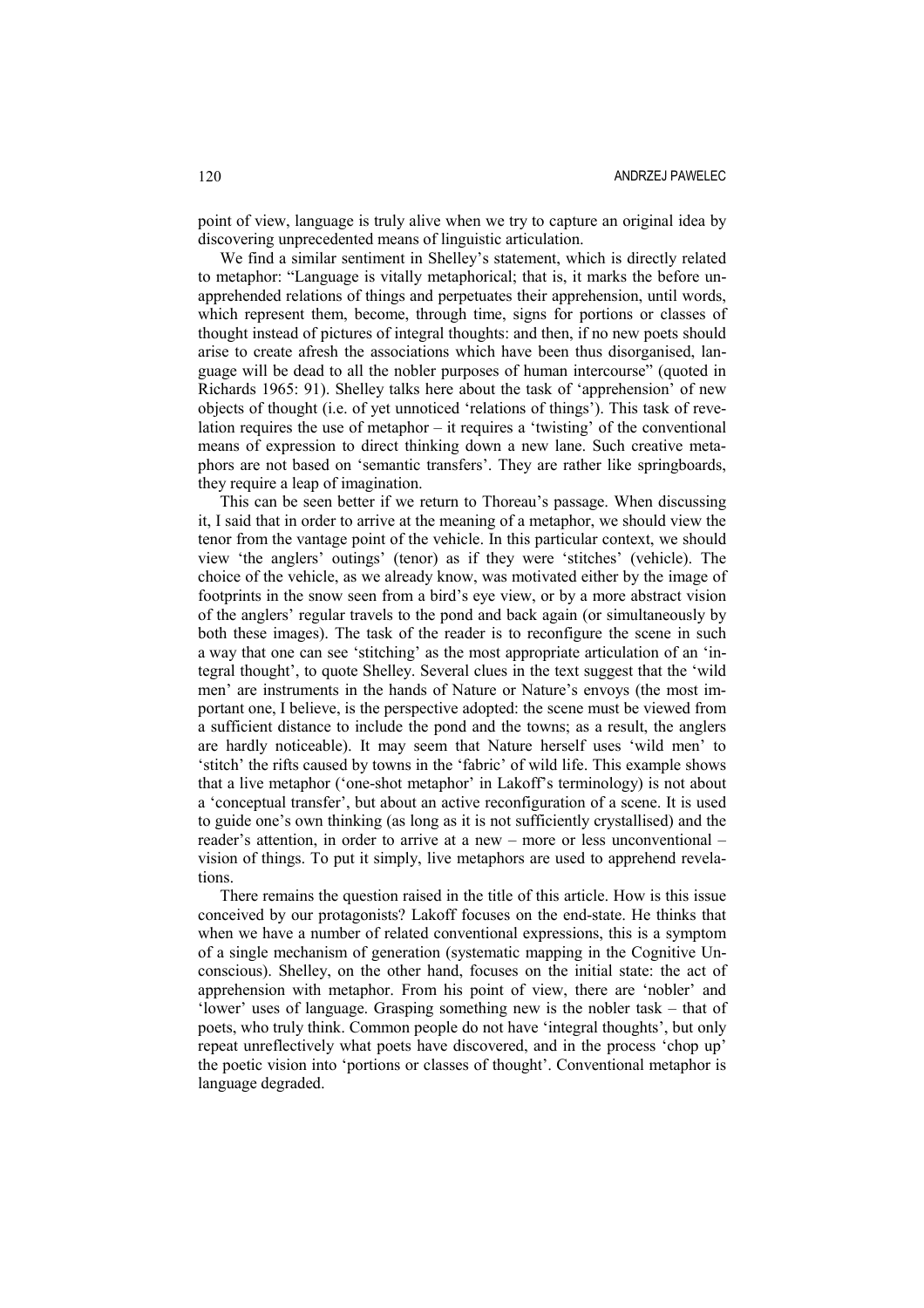The Death of Metaphor 121

The two approaches are rooted in opposite traditions. Lakoff's view is 'scientific': he looks for a mechanism, a system behind a range of phenomena. Shelley's view is 'romantic': he perceives phenomena as the work of a creative spirit. Lakoff's approach is certainly at odds with the social, historical nature of his object. Conventional metaphors are not generated in the Cognitive Unconscious but in the life of a community. They manifest a semblance of 'rational design', because a given perspective on things (e.g. that an argument is like a war) is taken up repeatedly through centuries and used for expressive purposes at hand. On the other hand, Shelley's 'poetic' genesis of language seems to be an exaggeration. He is certainly right about the importance of the ability to find new perspectives, to get new things into focus through metaphor. But his view of social reality as constituted by disorganised poetic visions is obviously wide of the mark.

Despite Lakoff's boastings, the connections between metaphorical language, thought and reality remain as mysterious as ever.

#### References

- Dobrzyńska T. (1994): *Mówiąc przenośnie... Studia o metaforze*, Warszawa.
- Humboldt W. Von (1999): *On Language*, Cambridge.
- Lakoff G. (1987): *The Death of Dead Metaphor*, "Metaphor and Symbolic Activity", 2:2, s. 143–147.
- Lakoff G., Johnson M. (1980): *Metaphors We Live By*, Chicago.
- Nöth W. (1995): *Handbook of Semiotics*, Bloomington.
- Pawelec A. (2005): *Znaczenie ucieleśnione. Propozycje kręgu Lakoffa*, Kraków.
- Pawelec A. (2006): *Metafora pojęciowa a tradycja*, Kraków.
- Perrin S.G. (1987): *Metaphorical Revelations*, "Metaphor and Symbolic Activity", 2:4, s. 251–280.
- Piaget J. (1971): *Biology and Knowledge*, Chicago.
- Richards I.A. (1965): *The Philosophy of Rhetoric*, Oxford.

Thoreau H.D. (1961): *Walden*, New York.

Vygotsky L.S. (1962): *Thought and Language*, Cambridge.

## Streszczenie

### Śmierć metafory

W niniejszym artykule poddaję krytycznej analizie ideę "metafory pojęciowej", rozwiniętą przez Lakoffa i Johnsona. W ich ujęciu "metafora" nie polega już na "twórczym użyciu języka", lecz na "transferze pojęciowym" w "nieświadomości kognitywnej". Ta zmiana perspektywy prowadzi do daleko idących konsekwencji w obrębie teorii znaczenia, a nawet natury ludzkiej. Moim celem jest prezentacja jednego z aspektów nowego ujęcia – kwestii metafory "żywej i martwej". Dla rozjaśnienia tej kwestii przeciwstawiam kognitywną teorię metafory Lakoffa i Johnsona romantycznej wizji metafory i języka, przedstawionej na przykładzie wypowiedzi Humboldta, Shelleya i Richardsa.